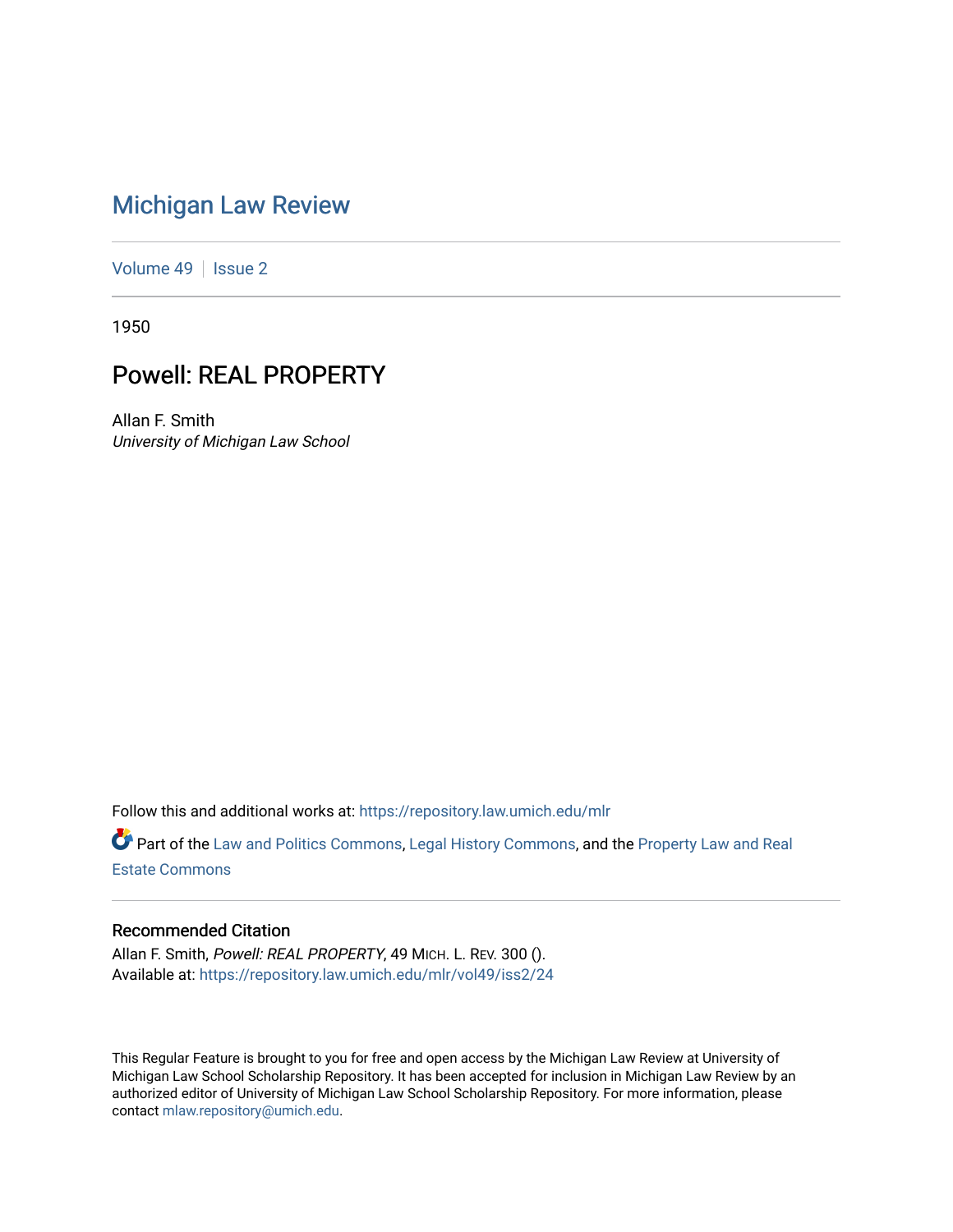#### RECENT BOOKS

This department undertakes to note or review briefly current books on law and materials closely related thereto. Periodicals, court reports, and other publications that appear at frequent intervals are not included. The information given in the notes is derived from inspection of the books, publishers' literature, and the ordinary library sources.

#### BRIEF REVIEWS

REAL PROPERTY. Vol. I. By *Richard R. Powell.* Albany: Matthew Bender. 1949. Pp. 812. \$16.50.

With the advent of Volume I of Professor Powell's book, the law of Real Property has moved from the tome in musty archives to the loose-leaf volume on the current literature shelf, and if the standard of performance established by the first volume is maintained throughout the work, a highly useful contribution to legal literature will have been made. One volume does not make a treatise. Since approximately one-half of the first volume is devoted to a historical introduction and the remainder to the somewhat unexciting subject of capacity to own land, the real substance of the treatise is yet to come, particularly for the practicing lawyer. The tone set, however, has both sufficient depth and sufficient brilliance to warrant hope that the forthcoming aria will swell to true operatic proportions.

I shall avoid burdening the reader with the detailed table of contents, which may be readily obtained, and shall confine this review to three observations concerning the volume. First, and most notable, is that it contains a unique summarization of the sources of law for each of the forty-eight states and the District of Columbia. After a succinct and readable history of English land law (32 pages), Professor Powell devotes 290 pages to tracing the process by which American law developed in the colonies, the inHuence of the English colonial laws and the English common law, the development of territorial laws, and the formation of the several states. To students, as well as to practitioners, the product is a welcome and usable summary and will provide excellent background reading for anyone interested in the development of our law. Political and social factors which have shaped the form and content of law in the various sections of the United States have not been overlooked. Moreover, while a substantial amount of original source material has obviously been used, the footnotes contain many references to secondary sources in which more elaborate documentation of particular subjects may be found. Noted for his belief that historical perspective aids materially in the comprehension and evaluation of current institutional practices, Professor Powell has here supplied his own historical framework, national in its scope, but conveniently fashioned for use by those whose interest may be local. Done in his customary careful manner, the result is highly satisfactory.

The second observation which may be made is that statutory law has not been neglected in the preparation of the treatise. It is relatively easy to assert that "in the absence of statutory modification" certain doctrines are judicially enforced.